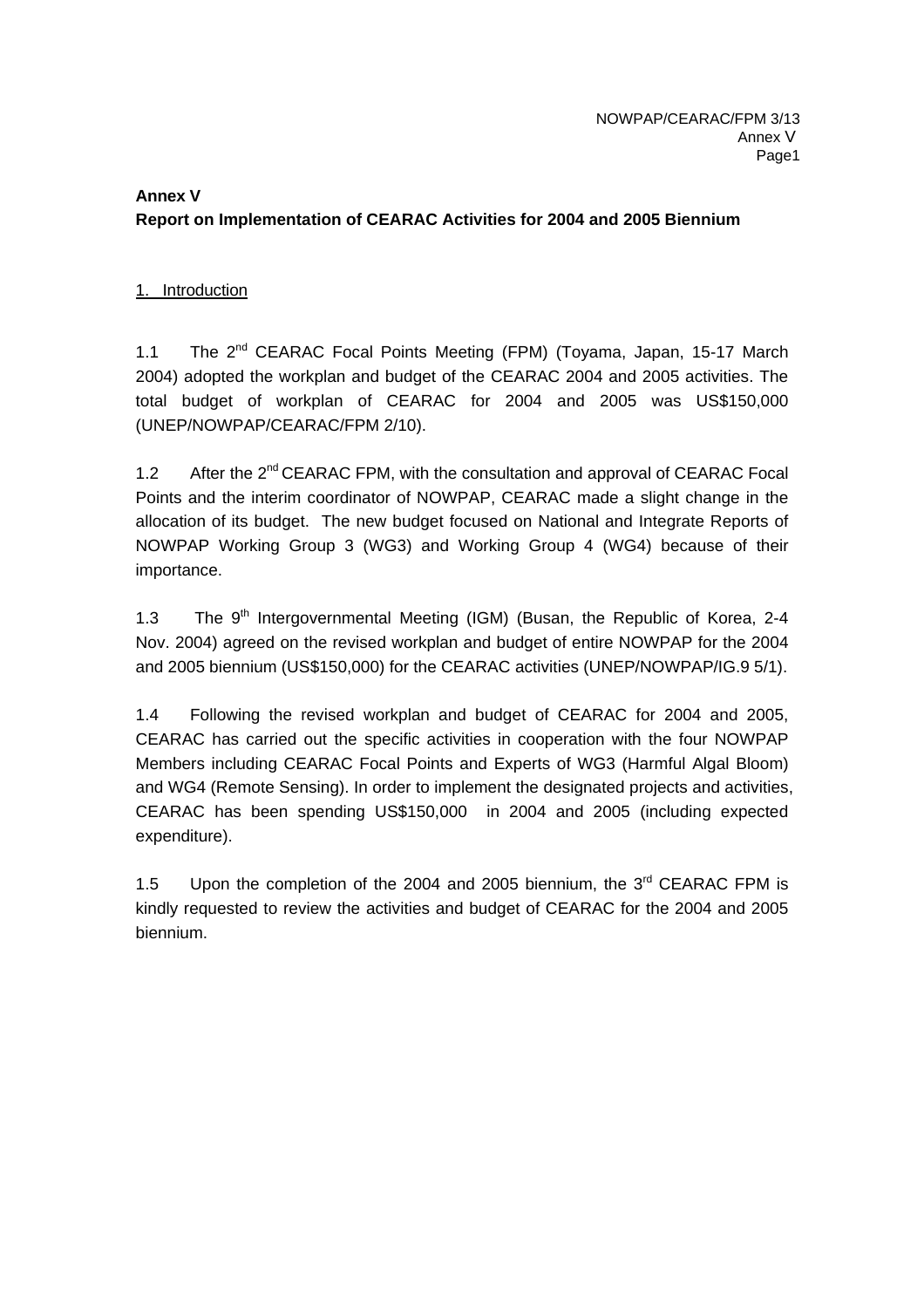#### 2. Detailed Activities for the 2004 and 2005 Biennium

#### **table 1**

# **Workplan and Budget of CEARAC for 2004 and 2005**

| <b>Activity</b>                                                       | Date &<br><b>Venue</b>                        | <b>Responsibility</b>                                                                                               | <b>Planned</b><br><b>Budget</b><br>US\$ | <b>Expendi</b><br>-tures<br>US\$(exp<br>ected\$) |
|-----------------------------------------------------------------------|-----------------------------------------------|---------------------------------------------------------------------------------------------------------------------|-----------------------------------------|--------------------------------------------------|
| Organization of CEARAC 2 <sup>nd</sup><br><b>Focal Points Meeting</b> | <b>March</b><br>2004:<br>Toyama,<br>Japan     | <b>CEARAC</b> with assistance<br>RCU, UNEP and IOC-<br>οf<br><b>UNESCO</b>                                          | 24,000                                  | 19,183                                           |
| <b>Publication of CEARAC</b><br><b>Newsletter</b>                     | <b>August</b><br>2004                         | <b>CEARAC</b>                                                                                                       | 2,000                                   | 2,005                                            |
| <b>Preparation of National</b><br><b>Reports of WG3(HAB)</b>          | <b>June 2004-</b><br>March<br>2005            | FP with assistance of<br>experts or consultants<br>from each NOWPAP<br><b>Member country</b>                        | 16,000                                  | 16,000                                           |
| <b>Preparation of National</b><br><b>Reports of WG4(RS)</b>           | <b>June 2004-</b><br><b>March</b><br>2005     | FP with assistance of<br>experts or consultants<br>from each NOWPAP<br><b>Member country</b>                        | 16,000                                  | 16,000                                           |
| Organization of 2 <sup>nd</sup> Meeting<br>of WG3(HAB)                | <b>November</b><br>2004;<br>Qingdao,<br>China | <b>CEARAC with assistance</b><br>of Institute of Oceanology,<br><b>Chinese Academy of</b><br><b>Science (IOCAS)</b> | 18,000                                  | 17,875                                           |
| Organization of 2 <sup>nd</sup> Meeting<br>of WG4(RS)                 | October<br>2004;<br>Beijing,<br>China         | <b>CEARAC with assistance</b><br>of China National<br><b>Environmental Monitoring</b><br><b>Center (CNEMC)</b>      | 15,000                                  | 13,838                                           |
| <b>Harmonization of WG3</b><br><b>National Reports</b>                | <b>Spring</b><br>2005                         | <b>CEARAC</b> through a<br>regional consultant                                                                      | 3,000                                   | 3,000                                            |
| <b>Harmonization of WG4</b><br><b>National Reports</b>                | <b>Spring</b><br>2005                         | <b>CEARAC through a</b><br>regional consultant                                                                      | 3,000                                   | 3,000                                            |
| Organization of CEARAC 3rd<br><b>Focal Points Meeting</b>             | <b>September</b><br>2005                      | <b>CEARAC</b> with assistance<br>of RCU, UNEP and<br><b>IOC-UNESCO</b>                                              | 23,000                                  | (23,000)                                         |
| <b>Publication of CEARAC</b><br><b>Newsletter</b>                     | <b>Summer</b><br>2005                         | <b>CEARAC</b>                                                                                                       | 2,000                                   | (2,000)                                          |
| <b>Preparation of Integrated</b><br><b>Report of WG3</b>              | Through-<br>out 2005                          | <b>CEARAC</b> through a<br>regional consultant                                                                      | 5,000                                   | 5,000                                            |
| <b>Preparation of Integrated</b><br><b>Report of WG4</b>              | Through-<br>out 2005                          | <b>CEARAC</b> through a<br>regional consultant                                                                      | 5,000                                   | 5,000                                            |
| Printing of<br><b>National/Integrated Reports</b>                     | By the end<br>of 2005                         | <b>CEARAC</b>                                                                                                       | 4,000                                   | (11, 818)                                        |
| <b>Intersessional Work</b>                                            | <b>Throughout</b><br>2004<br>and<br>2005      | <b>CEARAC</b> in cooperation<br>with relevant<br>organizations                                                      | 6,000                                   | (8,034)                                          |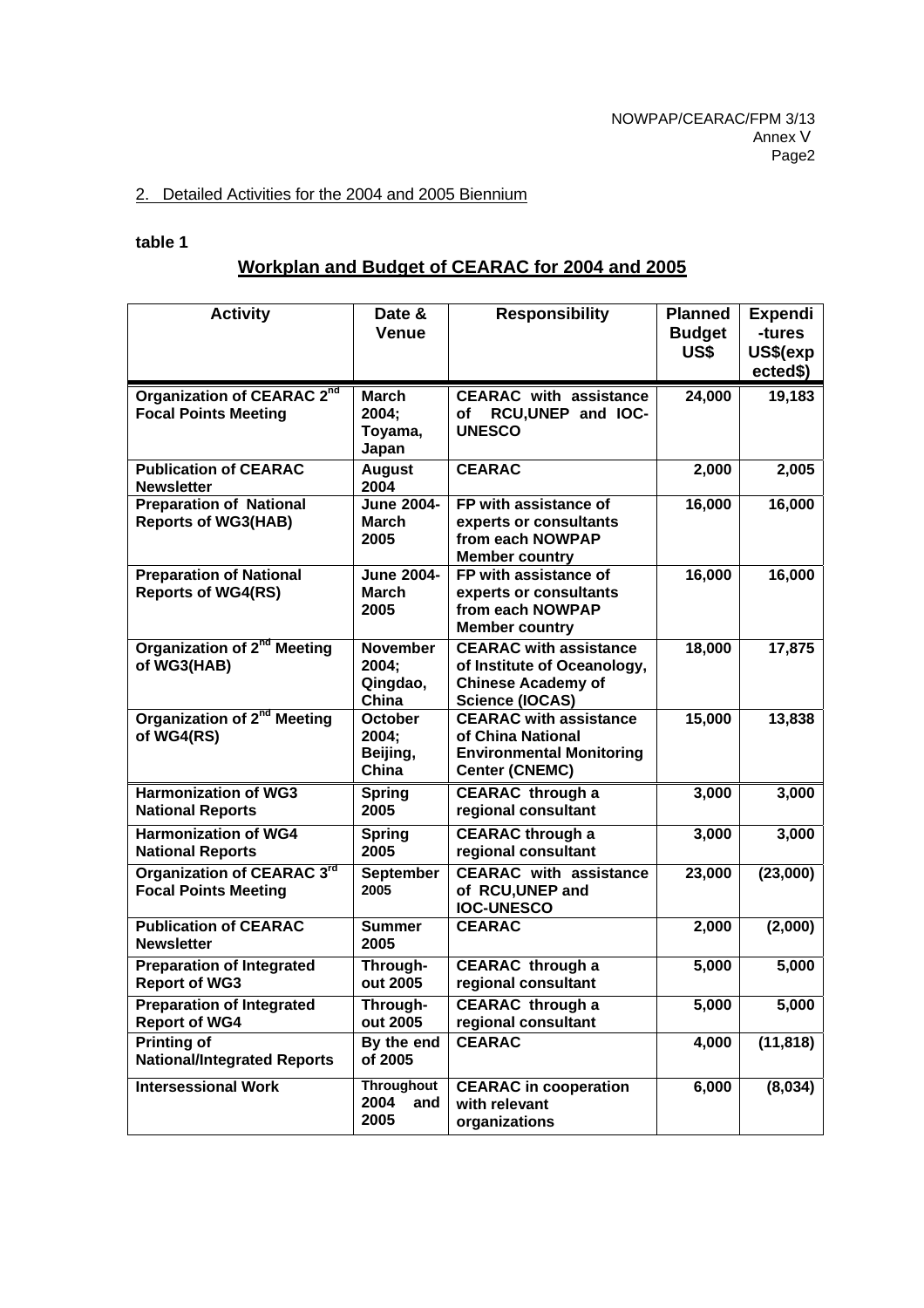#### NOWPAP/CEARAC/FPM 3/13 Annex V Page3

| <b>Cooperation and</b><br>coordination of CEARAC<br>activities | <b>Throughout</b><br>2004<br>and<br>2005 | <b>CEARAC</b> in cooperation<br>with UNEP, IOC-UNESCO<br>and relevant organizations | 8.000   | (4, 247) |
|----------------------------------------------------------------|------------------------------------------|-------------------------------------------------------------------------------------|---------|----------|
| <b>TOTAL</b>                                                   |                                          |                                                                                     | 150,000 | 150,000  |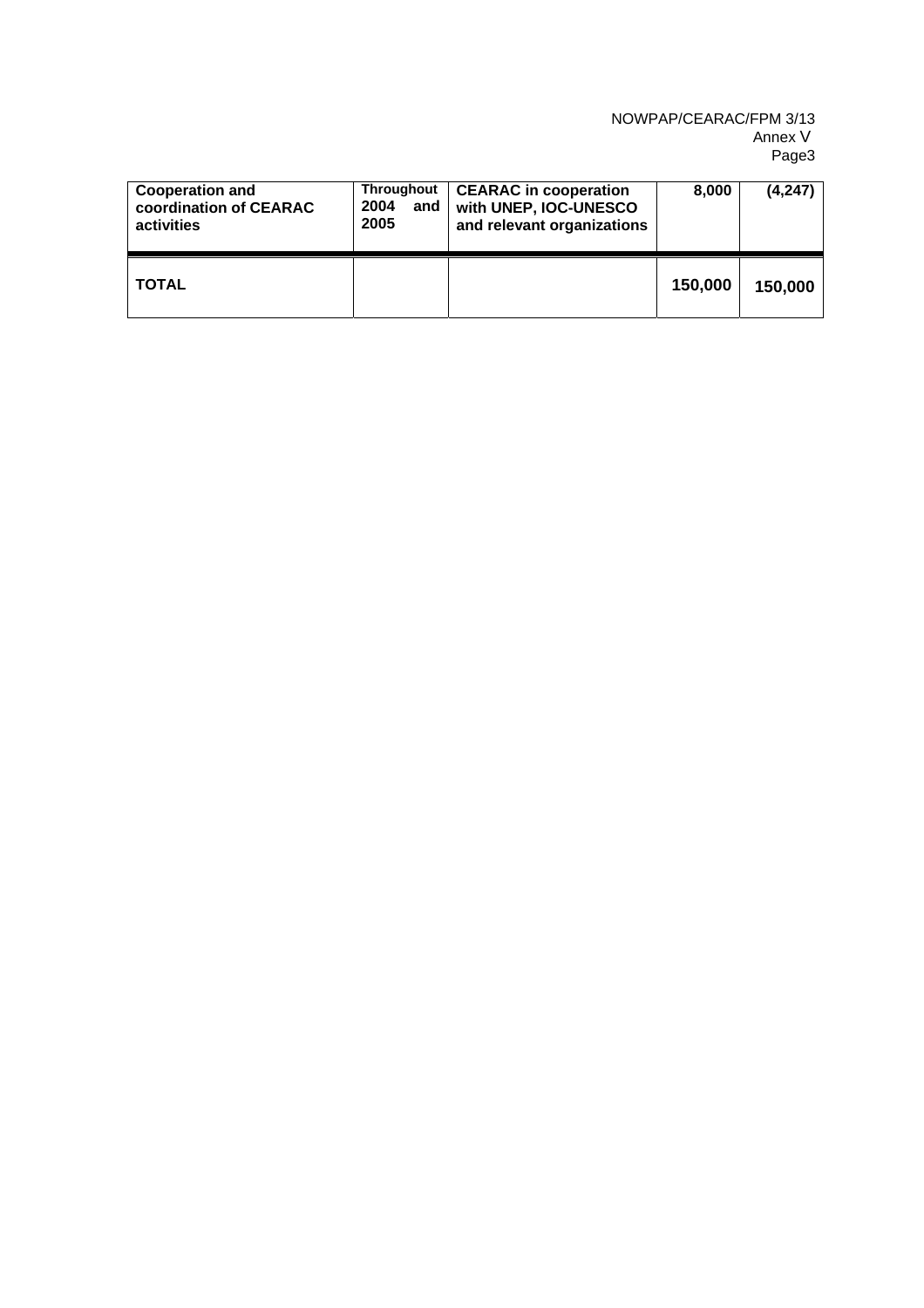#### 2.1 Organization of CEARAC FPM

#### 2.1.1 Organization of the 2<sup>nd</sup> CEARAC FPM

The 2<sup>nd</sup> CEARAC FPM was held on 15 to 17 March, 2004 in Toyama, Japan. The nominated Focal Points of four NOWPAP Members, the director or the representative of NOWPAP/DINRAC, NOWPAP/MERRAC and NOWPAP/POMRAC and the secretariat of CEARAC participated in the meeting.

The main achievements of the meeting were as follows:

- (1) The meeting reviewed the budget of CEARAC for 2002 and 2003 and noted the achievements of the intersessional work.
- (2) The meeting adopted the Terms of References (TOR) for NOWPAP WG3 (HAB) and NOWPAP WG4 (RS) and discussed the specific activities and Work Plans on HAB and RS.
- (3) Furthermore, the meeting approved the draft workplan and budget of CEARAC for 2004 and 2005.

Expenditure: US\$ 19,183

### 2.1.2 Organization of the 3 **rd** CEARAC FPM

The 3 **rd** CEARAC FPM will be held on 15 and 16 September, 2005 in Toyama, Japan. The nominated Focal Points of four NOWPAP Members, the director or the representative of NOWPAP/DINRAC, NOWPAP/MERRAC and NOWPAP/POMRAC and the secretariat of CEARAC will participate in the meeting. The meeting will review the intersessional activities of NOWPAP WG3 (HAB) and WG4 (RS) and discuss the CEARAC workplan for 2006 and 2007.

Expenditure (Expected): US\$23,000

# 2.2 Organization of the 2<sup>nd</sup> WG3 (HAB) meeting

The 2<sup>nd</sup> NOWPAP WG3 (HAB) meeting was held on 25 and 26 November, 2004 in Qingdao, the People's Republic of China with a warm support of the Institute of Oceanology, Chinese Academy of Science (IOCAS).

The main achievements of the meeting were as follows:

- (1) The meeting reviewed the progress made on the National Reports of WG3(HAB)
- (2) The meeting reviewed the development of HAB reference database and Cochlodinium Corresponding Group
- (3) The meeting discussed the contents of Integrated Report of WG3(HAB)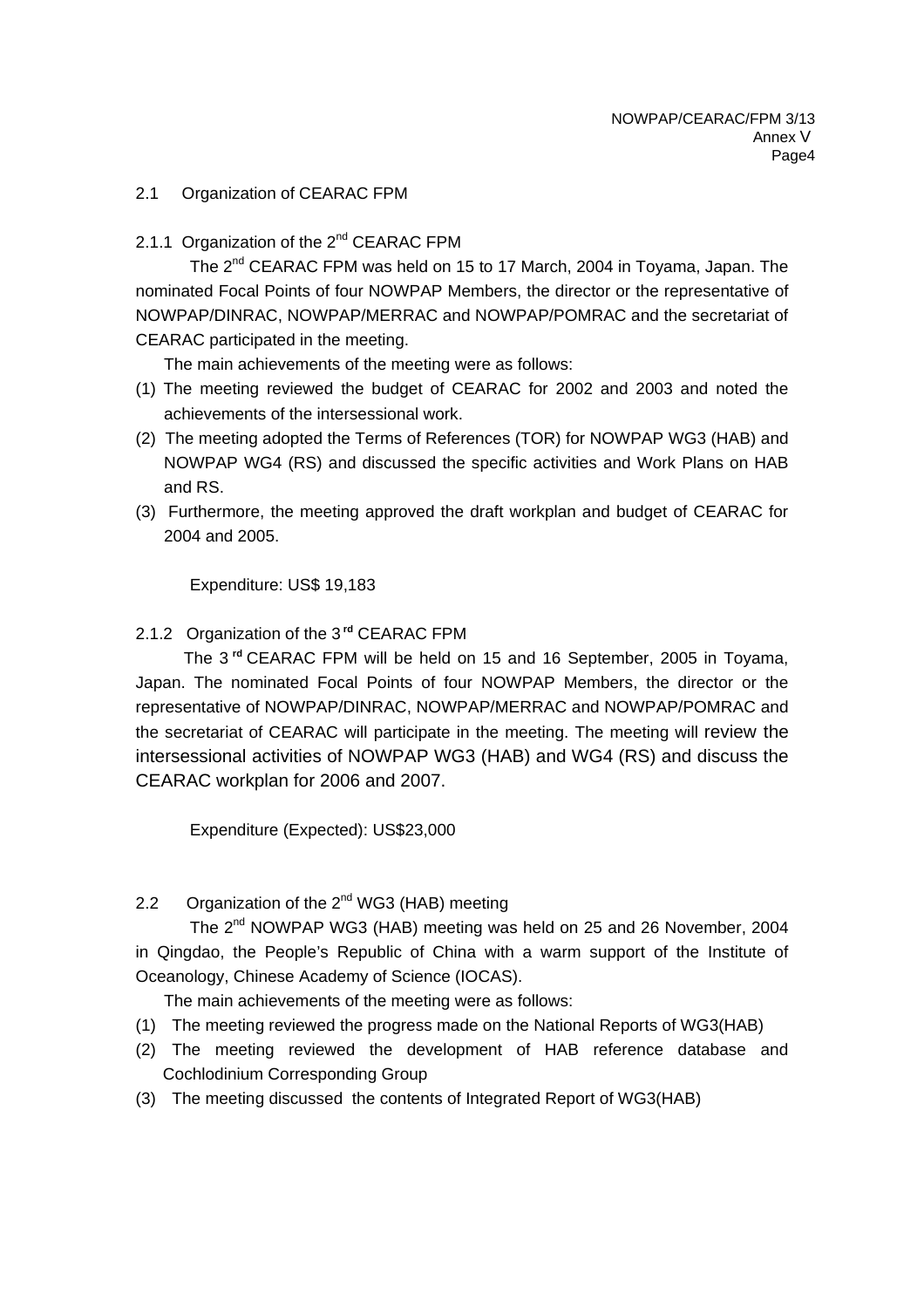#### Expenditure: US\$ 17,875

### 2.3 Organization of the  $2^{nd}$  WG4 (RS) meeting

The 2<sup>nd</sup> NOWPAP WG4 (RS) meeting was held on 14 and 15 October, 2004 in Beijing, the People's Republic of China, with a warm support by the China National Environment Monitoring Center (CNEMC).

The main achievements of the meeting were as follows:

- (1) The meeting reviewed the progress made in National Reports of WG4(RS)
- (2) The meeting reviewed the development of RS information network system such as portal site on remote sensing and web site on RS for oil spill monitoring
- (3) The meeting discussed the contents of Integrated Report of WG4(RS)

Expenditure: US\$ 13,838

2.4 Intersessional Work for 2004-2005

CEARAC has carried the related activities such as compiling National and Integrated Reports of WG3 (HAB) and WG4 (RS), renewing CEARAC web page, and printing pamphlets of *Cochlodinium*.

Expenditure (Expected): US\$ 71,857

#### 2.4.1 Preparation of National Reports of WG3(HAB) and WG4(RS)

CEARAC concluded the MOU with consultants and experts of each NOWPAP Member in order to carry out the preparation of National Reports on HAB and RS. The scope of work is to collect existing information, to analyze wide variety of collected information, to make recommendation for national priorities and future activities and to summarize and report these research activities.

Expenditure: WG3 (HAB) US\$16,000 (4 \$4,000 ) Expenditure: WG4 (RS) US\$16,000 (4 \$4,000)

# 2.4.2 Harmonization of WG3(HAB) and WG4(RS) National Reports

CEARAC concluded the MOU with regional consultants in order to carry out the harmonization of each National Report. National Reports sent by NOWPAP Members have different levels of information. Therefore the regional consultants review the contents of all National Reports and supplement information of the reports with additional data and explanations.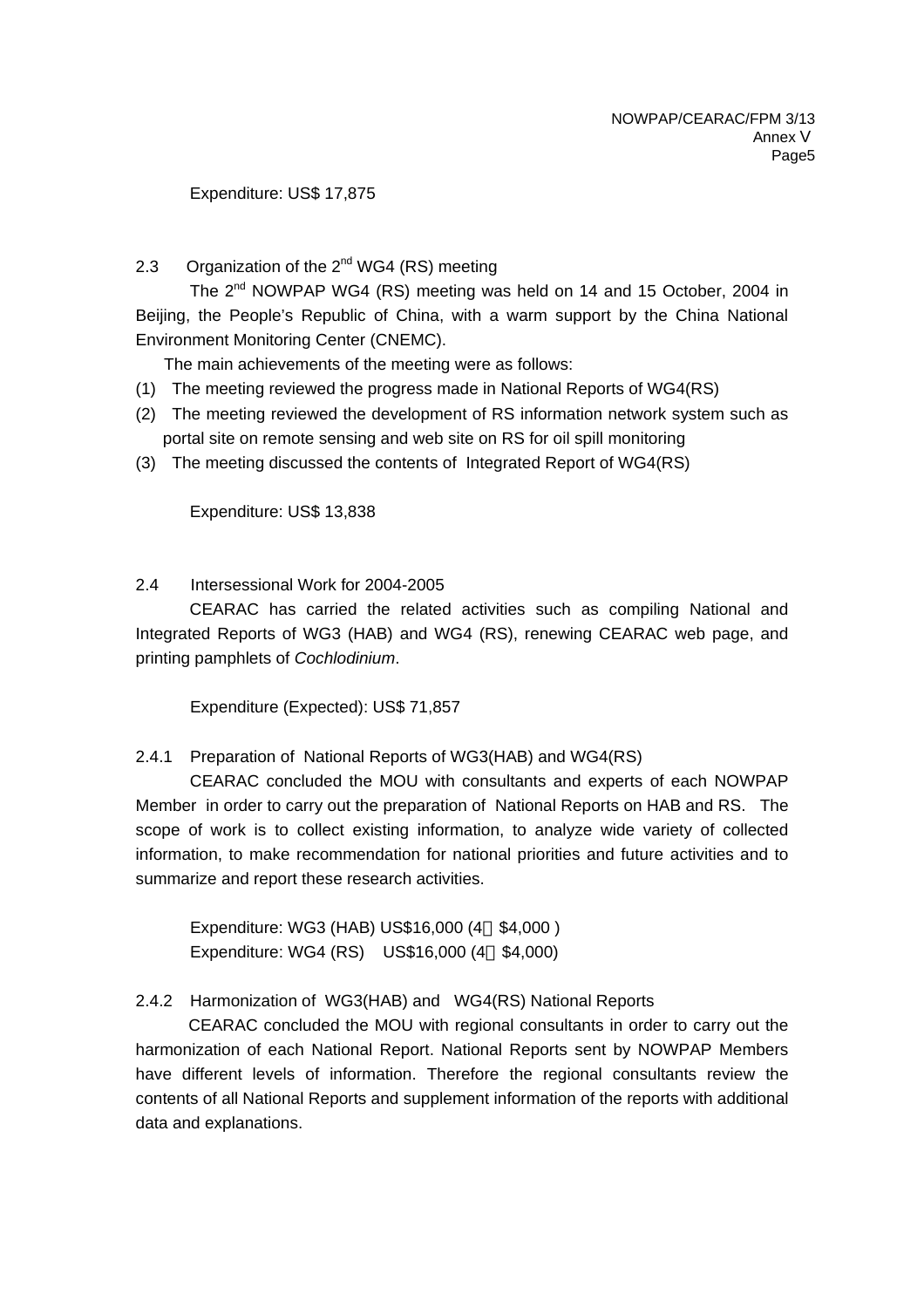Expenditure: US\$6,000 (2 \$3,000)

#### 2.4.3 Preparation of Integrated Reports of WG3(HAB) and WG4(RS)

CEARAC concluded the MOU with regional consultants in order to prepare Integrated Reports of WG3 (HAB) and WG4 (RS). The regional consultants will make Integrated Reports of the both Working Groups based on National Reports. Integrated Reports distribute perspectives of the entire NOWPAP Region about Harmful Algal Blooms and Remote Sensing.

Expenditure: US\$10,000 (2 \$5,000)

#### 2.4.4 Printing of National and Integrated Reports of WG3 (HAB) and WG4 (RS)

 WG3 (HAB) and WG4 (RS) made National Reports on HAB and RS respectively. The four National Reports which were authorized by each country on HAB and RS will be published in one book respectively. Integrated Reports for each topic have been prepared based on the National Reports. CEARAC also is planning to issue Integrated Reports on HAB and RS at the end of 2005.

Expenditure (Expected): US\$11,818

#### 2.4.5 CEARAC newsletter

The first issue of CEARAC Newsletter was published in September 2004. The second issue of CEARAC Newsletter will be published soon. They carry reports of implementation of CEARAC activities and future workplan and budget of CEARAC. The newsletters are distributed free of charge to people who are concerned with CEARAC activities and special monitoring and coastal environment assessment.

Expenditure: The first issue US\$2,005 Expenditure (Expected): The second issue US\$2,000

#### 2.4.6 CEARAC web page maintenance

The CEARAC website greatly contributes to the wider publicity for CEARAC activities together with CEARAC Newsletter. CEARAC is planning to improvement of the contents such as HAB reference database and remote sensing of oil spill monitoring

Expenditure (Expected): US\$3,034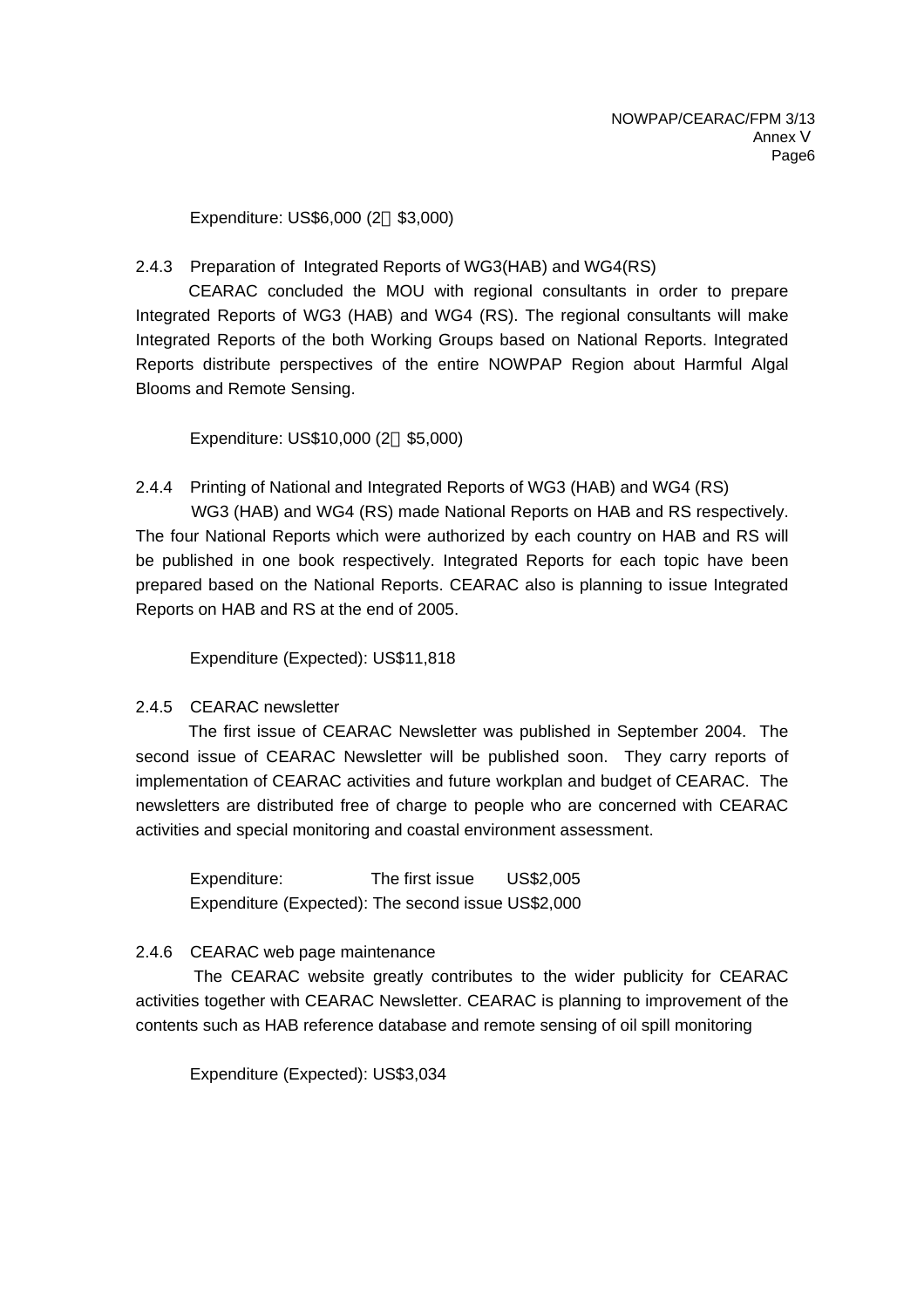### 2.4.7 Printing pamphlets of *Cochlodinium*

Cochlodinium Corresponding Group (CCG), which is one of activities of WG3 (HAB), has prepared a pamphlet of *Cochlodinium*. CCG has collected information on *Cochlodinium*, the most concerned HAB species in the NOWPAP Region, and made *Cochlodinium* Homepage to give the information to the public. In order to disseminate information of this species efficiently with the homepage, the pamphlet will be distributed to students, NGOs, and people who are interested in the marine environment.

Expenditure (Expected): US\$5,000

2.5 Cooperation, coordination of CEARAC activities throughout 2004 and 2005 CEARAC kept contact with NOWPAP RCU, other NOWPAP RACs, UNEP and other relevant regional and international organizations in order to promote the protection and management of the coastal and marine environment in the NOWPAP Region. Also under the same purposes, the director of CEARAC and his representative participated in Focal Points Meeting for DINRAC, MERRAC, and POMRAC.

Expenditure (Expected): US\$4,247

2.5.1 Travel Expenses

The director of CEARAC attended the  $9<sup>th</sup>$  NOWPAP IGM held on 2 to 4 November 2004 in Busan, the Republic of Korea and NOWPAP Intersessional Workshop held on 25 and 26 July 2005 in Seoul, the Republic of Korea.

Expenditure: US\$ 3,247

#### 2.5.2 Communication and Others

About a total amount of US\$ 1,000 will be spent on communication and others for related work of NOWPAP activities, including international telephone and express mail charges, remittance fees and office supplies.

Expenditure (Expected): US\$ 1,000

Annex Detailed Breakdown of the CEARAC Expenditure until 30 July 2005 for 2004 and 2005 biennium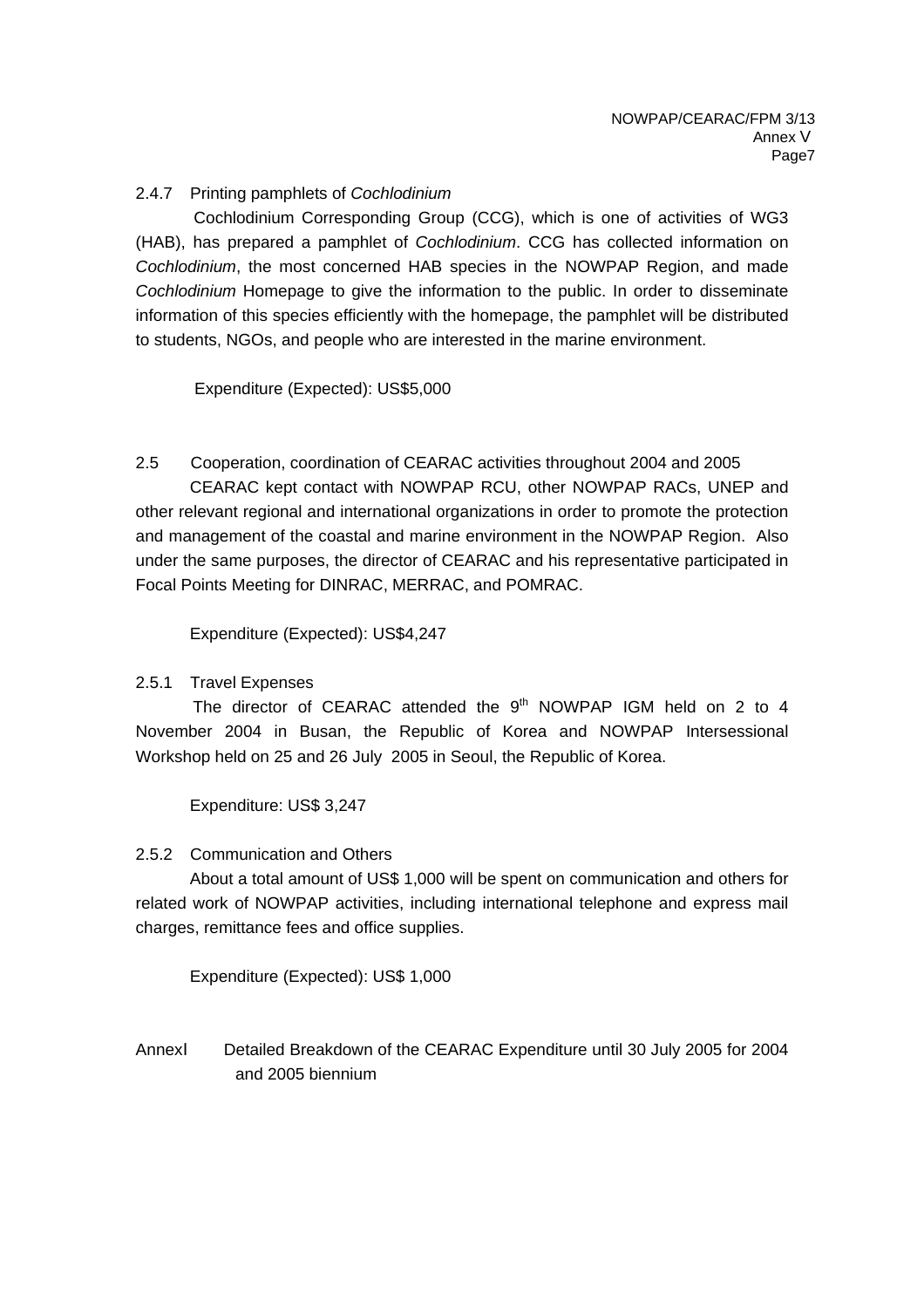| Appendix  |                  | Detailed Breakdown of the CEARAC Expenditure until 30 July 2005 for 2004-2005 biennium |            |             |               |           |
|-----------|------------------|----------------------------------------------------------------------------------------|------------|-------------|---------------|-----------|
| Quarter   |                  | Description                                                                            |            | Expenditure |               |           |
|           |                  |                                                                                        | <b>JPY</b> | <b>USD</b>  | exchange rate |           |
|           |                  |                                                                                        |            |             |               |           |
|           | 1200 Consultants |                                                                                        |            |             |               |           |
| 3rd, 2005 | 1202             | 1 National Report of WG3(HAB)                                                          |            | 12,000      |               |           |
|           |                  | (Japan, Korea, Russia: 4,000\$ each country)                                           |            |             |               |           |
|           |                  |                                                                                        |            |             |               |           |
|           |                  | 2 National Report of WG (RS)                                                           |            | 12,000      |               |           |
|           |                  | (Japan, Korea, Russia: 4,000\$ each country)                                           |            |             |               |           |
|           |                  |                                                                                        |            |             |               |           |
|           |                  |                                                                                        |            |             |               |           |
|           |                  |                                                                                        |            |             |               |           |
|           | 1600 Travel      |                                                                                        |            |             |               |           |
| 4th, 2004 | 1601             | 1 Travel an Official for NOWPAP 9th IGM                                                |            | 1,504       |               | Director  |
|           |                  | Dates & Venue: 2-4 November 2004, Busan, Korea                                         |            |             |               | of CEARAC |
|           |                  |                                                                                        |            |             |               |           |
| 3rd, 2005 |                  | 2 Travel an Official for NOWPAP Intersessional Workshop                                |            | 1,743       |               | Director  |
|           |                  | Dates & Venue: 25-26 July 2005, Seoul, Korea                                           |            |             |               | of CEARAC |
|           |                  | 3300 Meeting/Conference                                                                |            |             |               |           |
|           | 3301             |                                                                                        |            |             |               |           |
| 1st, 2004 |                  | 2nd CEARAC Focal Points Meeting<br>Dates & Venue: 15-17 March 2004, Toyama, Japan      |            |             |               |           |
|           |                  |                                                                                        |            |             |               |           |
|           |                  | 1 Participants DSA, Flight/Railway/Ticket & Terminal Fee                               |            |             |               |           |
|           |                  | (1) Mr. Zhang Jianhui                                                                  | 10,180     | 1,566       |               |           |
|           |                  | $(2)$ Ms. Xin Jing                                                                     | 10,180     | 1,566       |               |           |
|           |                  | (3) Ms. Shang Yi                                                                       | 10,180     | 1,566       |               |           |
|           |                  | (4) Mr. Osamu Mizuno                                                                   | 98,000     |             |               |           |
|           |                  | (5) Dr. Yasuwo Fukuyo                                                                  | 100,900    |             |               |           |
|           |                  | (6) Dr. Ichio Asanuma                                                                  | 109,400    |             |               |           |
|           |                  | (7) Dr. Choi Hee Gu                                                                    |            | 1,483       |               |           |
|           |                  | (8) Dr. Yang Domg Beom                                                                 |            | 1,342       |               |           |
|           |                  | (9) Dr. Seong Gil Kang                                                                 |            | 1,350       |               |           |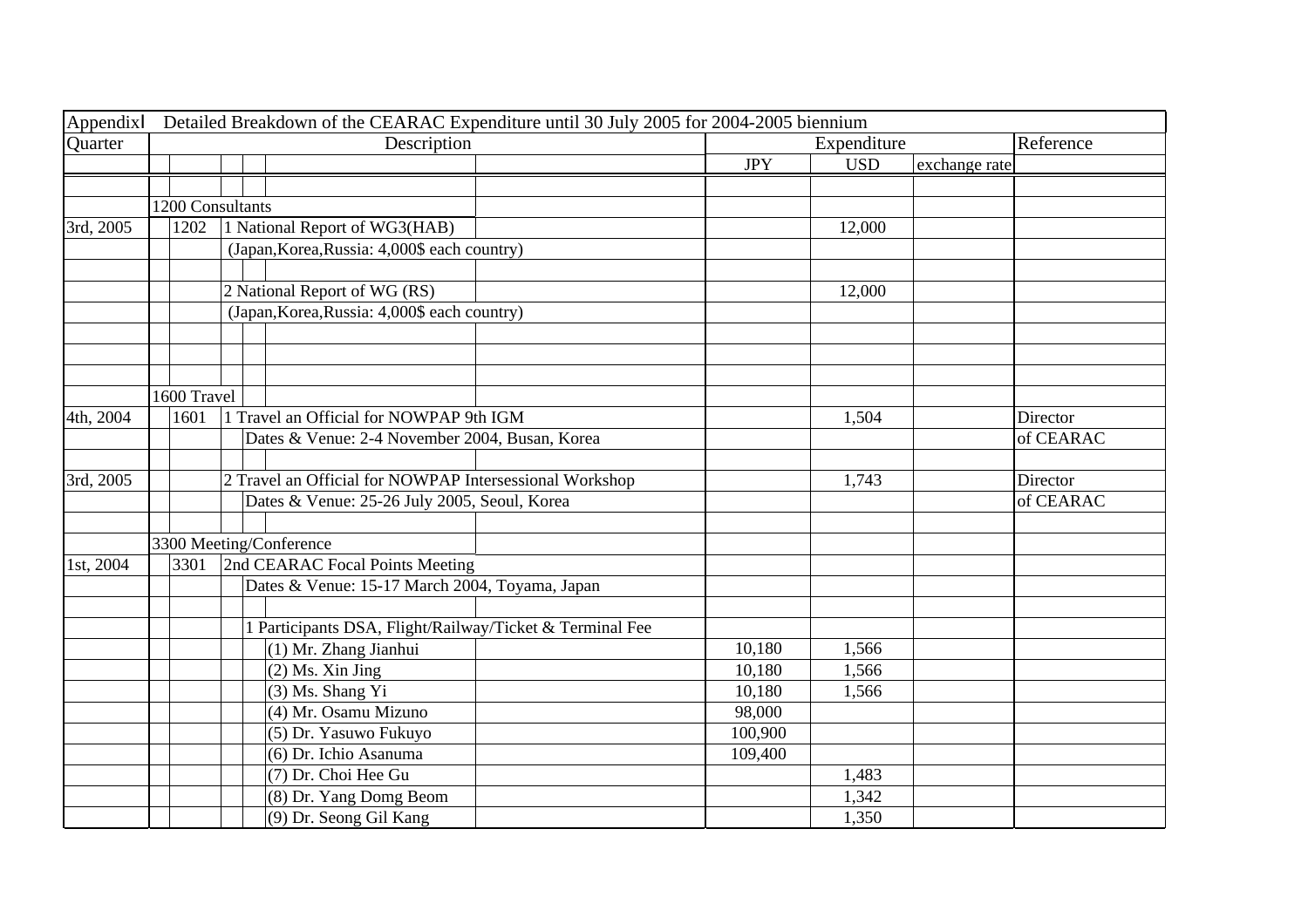| Quarter   | Description                                              |             | Expenditure |               | Reference |
|-----------|----------------------------------------------------------|-------------|-------------|---------------|-----------|
|           |                                                          | <b>JPY</b>  | <b>USD</b>  | exchange rate |           |
|           | (10) Dr. Leonid Mitnik                                   | 10,620      | 1,340       |               |           |
|           | (11) Dr. Vladimir Shulkin                                | 10,620      | 1,240       |               |           |
|           | (12) Dr. Kachur Anatoly                                  | 10,620      | 1,240       |               |           |
|           |                                                          | 370,700     | 12,693      |               |           |
|           |                                                          | $(\$3,530)$ | 3,530       | $1$=105JPY$   |           |
|           |                                                          |             |             |               |           |
|           | 2 Logistical Expenses                                    |             |             |               |           |
|           | (1) Meeting Room                                         | 21,000      |             |               |           |
|           | (2) Signboad                                             | 16,800      |             |               |           |
|           | (3) Wireless Microphone (Rental)                         | 70,088      |             |               |           |
|           | (4) Binder for Documents                                 | 11,130      |             |               |           |
|           | (5) Refreshment                                          | 29,839      |             |               |           |
|           |                                                          | 148,857     | 1,418       | $1$=105JPY$   |           |
|           |                                                          |             |             |               |           |
|           |                                                          |             |             |               |           |
|           | 2nd NOWPAP Working Group 3 Meeting (HAB)<br>3302         |             |             |               |           |
|           | Dates & Venue: 25-26 November 2004, Quingdao, China      |             |             |               |           |
|           |                                                          |             |             |               |           |
| 4th, 2004 | 1 Participants DSA, Flight/Railway/Ticket & Terminal Fee |             |             |               |           |
|           | (1) Mr. Zhang Jianhui                                    |             | 591         |               |           |
|           | (2) Mr. Mingjiang Zhou                                   |             | 61          |               |           |
|           | (3) Dr. Yasuwo Fukuyo                                    |             | 1,805       |               |           |
|           | (4) Dr. Osamu Matsuda                                    |             | 1,352       |               |           |
|           | (5) Dr. Sam-Geon Lee                                     |             | 923         |               |           |
|           | (6) Dr. Lee Chang Kyu                                    |             | 976         |               |           |
|           | (7) Dr. Vladimir Shulkin                                 |             | 1,405       |               |           |
|           | (8) Dr. Tatiana Orlova                                   |             | 1,411       |               |           |
|           | (9) Dr. Songhui Lu                                       |             | 700         |               |           |
|           | (10) Dr. Hak-Gyoon Kim                                   |             | 976         |               |           |
|           | (11) Mr. Masanobu Miyazaki                               |             | 1,688       |               |           |
|           | (12) Mr. Hitoshi Kikawada                                |             | 1,688       |               |           |
|           |                                                          |             | 13,576      |               |           |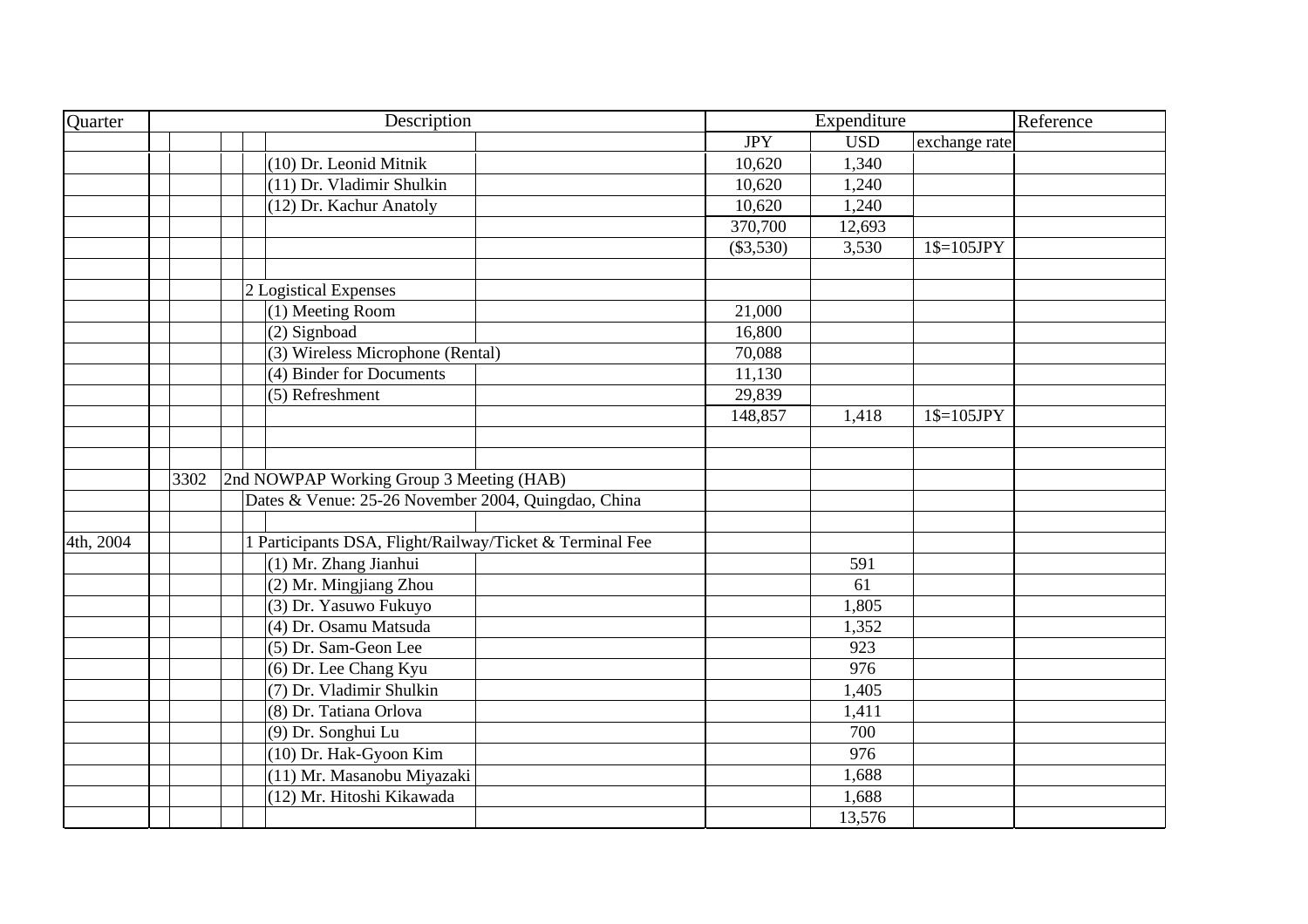| Quarter   | Description |                                                          |  | Expenditure |              |               | Reference |
|-----------|-------------|----------------------------------------------------------|--|-------------|--------------|---------------|-----------|
|           |             |                                                          |  | <b>JPY</b>  | <b>USD</b>   | exchange rate |           |
|           |             |                                                          |  |             |              |               |           |
|           |             | 1 Logistic Expenses disbursed to IOCAS                   |  |             |              |               |           |
| 3rd, 2004 |             | (1) initial payment                                      |  |             | 1,450        |               |           |
| 1st, 2005 |             | (2) final payment                                        |  |             | 745          |               |           |
|           |             |                                                          |  |             | 2,195        |               |           |
|           |             |                                                          |  |             |              |               |           |
|           |             | 3 Other Logistic Expenses                                |  |             |              |               |           |
| 4th, 2004 |             | $(1)$ file holder                                        |  | 10,752      | 104          | $1$=103JPY$   |           |
|           |             |                                                          |  |             |              |               |           |
|           |             |                                                          |  |             |              |               |           |
|           |             |                                                          |  |             |              |               |           |
|           |             |                                                          |  |             |              |               |           |
|           | 3303        | 2nd NOWPAP Working Group 4 Meeting (RS)                  |  |             |              |               |           |
|           |             | Dates & Venue: 14-15 October 2004, Beijing, China        |  |             |              |               |           |
|           |             |                                                          |  |             |              |               |           |
| 4th, 2004 |             | 1 Participants DSA, Flight/Railway/Ticket & Terminal Fee |  |             |              |               |           |
|           |             | $(1)$ Ms. Xin Jing                                       |  |             | 72           |               |           |
|           |             | (2) Dr. Chenghu Zhou                                     |  |             | 72           |               |           |
|           |             | (3) Dr. Ichio Asanuma                                    |  |             | 760          |               |           |
|           |             | (4) Dr. Joji Ishizaka                                    |  |             | 1,031        |               |           |
|           |             | (5) Dr. Young-Sang Suh                                   |  |             | 799          |               |           |
|           |             | (6) Dr. Sang-Woo Kim                                     |  |             | 799          |               |           |
|           |             | (7) Dr. Leonid Mitnik                                    |  |             | 767<br>781   |               |           |
|           |             | (8) Dr. Anatoly Alexanin                                 |  |             |              |               |           |
|           |             | (9) Dr. Hiroshi Kawamura                                 |  |             | 1,047<br>742 |               |           |
|           |             | (10) Mr. Masanobu Miyazaki                               |  |             |              |               |           |
|           |             | (11) Ms. Asami Murayama<br>(12) Mr. Hitoshi Kikawada     |  |             | 1,048        |               |           |
|           |             |                                                          |  |             | 1,048<br>742 |               |           |
|           |             | (13) Mr. Genki Terauchi                                  |  |             | 9,708        |               |           |
|           |             |                                                          |  |             |              |               |           |
|           |             | 2 Logistic Expenses disbursed to CNEMC                   |  |             |              |               |           |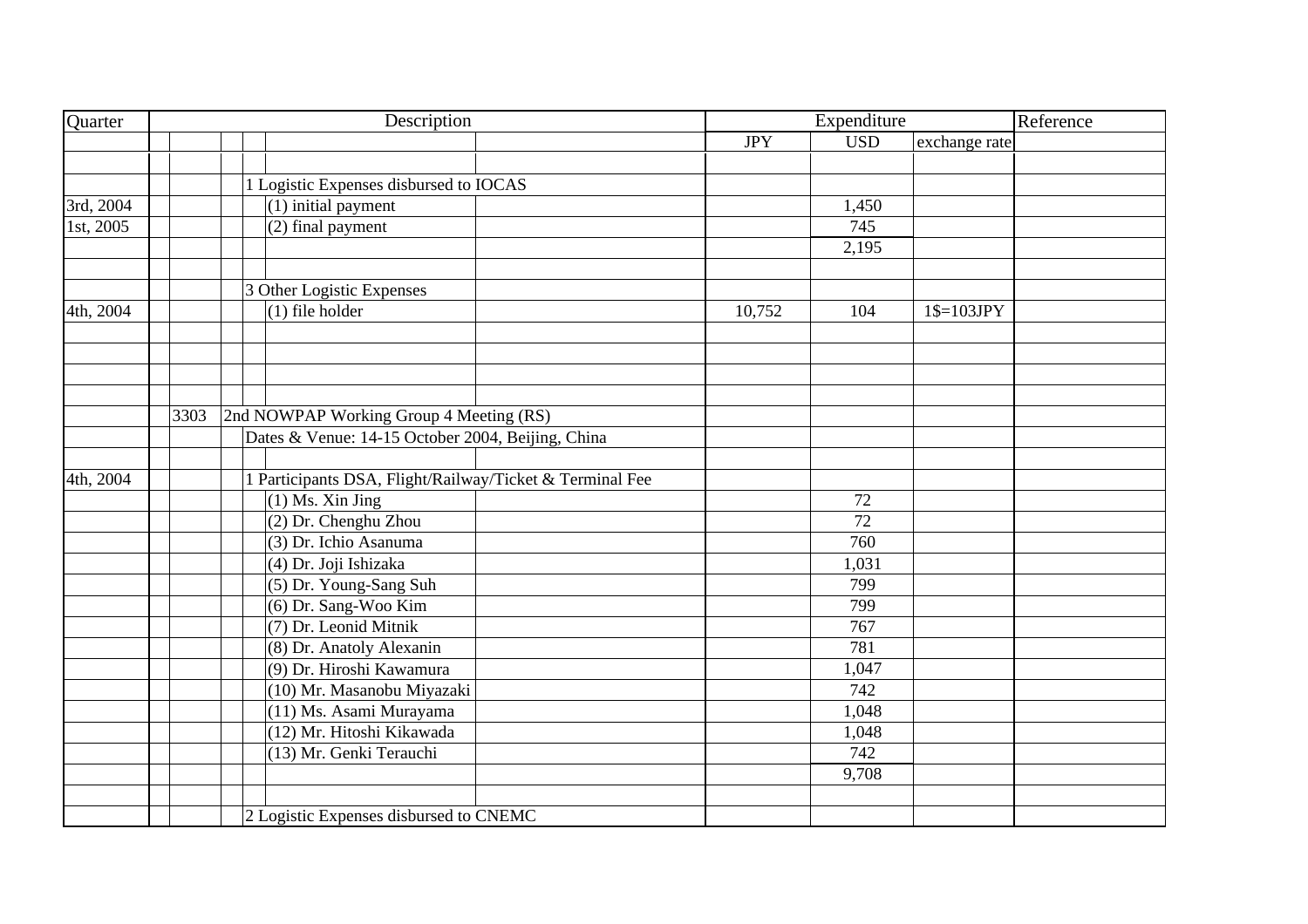| Quarter   |                     | Description                                                |            | Expenditure |               | Reference                               |
|-----------|---------------------|------------------------------------------------------------|------------|-------------|---------------|-----------------------------------------|
|           |                     |                                                            | <b>JPY</b> | <b>USD</b>  | exchange rate |                                         |
| 3rd, 2004 |                     | (1) initial payment                                        |            | 1,650       |               |                                         |
| 4th, 2004 |                     | (2) final payment                                          |            | 850         |               |                                         |
|           |                     |                                                            |            | 2,500       |               |                                         |
|           |                     |                                                            |            |             |               |                                         |
|           |                     | 3 Other Logistic Expenses                                  |            |             |               |                                         |
| 4th, 2004 |                     | $(1)$ file holder                                          | 10,080     | 93          | $1$=108JPY$   |                                         |
|           |                     |                                                            |            |             |               |                                         |
|           |                     |                                                            |            |             |               |                                         |
|           |                     |                                                            |            |             |               |                                         |
|           |                     |                                                            |            |             |               |                                         |
|           | 5200 Reporting Cost |                                                            |            |             |               |                                         |
|           |                     |                                                            |            |             |               |                                         |
| 3rd, 2004 | 5201                | Publication of CEARAC Newsletter                           | 220,500    | 2,005       | $1USD=110$    |                                         |
|           |                     |                                                            |            |             |               |                                         |
|           |                     |                                                            |            |             |               |                                         |
|           | 5202                | <b>CEARAC</b> Focal Points Meeting                         |            |             |               |                                         |
| 2nd, 2004 |                     | 1 The report of the Second Focal Points Meeting for NOWPAP | 137,025    | 1,269       | $1$=108JPY$   |                                         |
|           |                     | CEARAC                                                     |            |             |               |                                         |
|           |                     | 2 Postage on the reports to UNEP (Nairobi)                 | 29,500     | 273         | $1$=108JPY$   |                                         |
|           |                     |                                                            |            |             |               |                                         |
| 1st, 2005 | 5203                | 2nd NOWPAP Working Group 3 Meeting (HAB)                   |            |             |               |                                         |
|           |                     | 1 The report of the Second NOWPAP Working Group 3 Meeting  | 210,000    | 2,000       | $1$=105JPY$   | total cost \$4,000<br>NPEC pays \$2,000 |
| 1st, 2005 | 5203                | 2nd NOWPAP Working Group 4 Meeting (RS)                    |            |             |               |                                         |
|           |                     | 1 The report of the Second NOWPAP Working Group 4 Meeting  | 161,437    | 1,537       | $1$=105JPY$   | total cost \$3,075                      |
|           |                     |                                                            |            |             |               | NPEC pays \$1,538                       |
|           |                     |                                                            |            |             |               |                                         |
|           | 5300 Sundry         |                                                            |            |             |               |                                         |
|           | 5301                | Coomunication                                              |            |             |               |                                         |
| 1st, 2004 |                     | $(1)$ 1st Quarter, 2004                                    |            | 200         |               |                                         |
| 2nd, 2004 |                     | $(2)$ 2nd Quarter, 2004                                    |            | 100         |               |                                         |
|           |                     |                                                            |            |             |               |                                         |